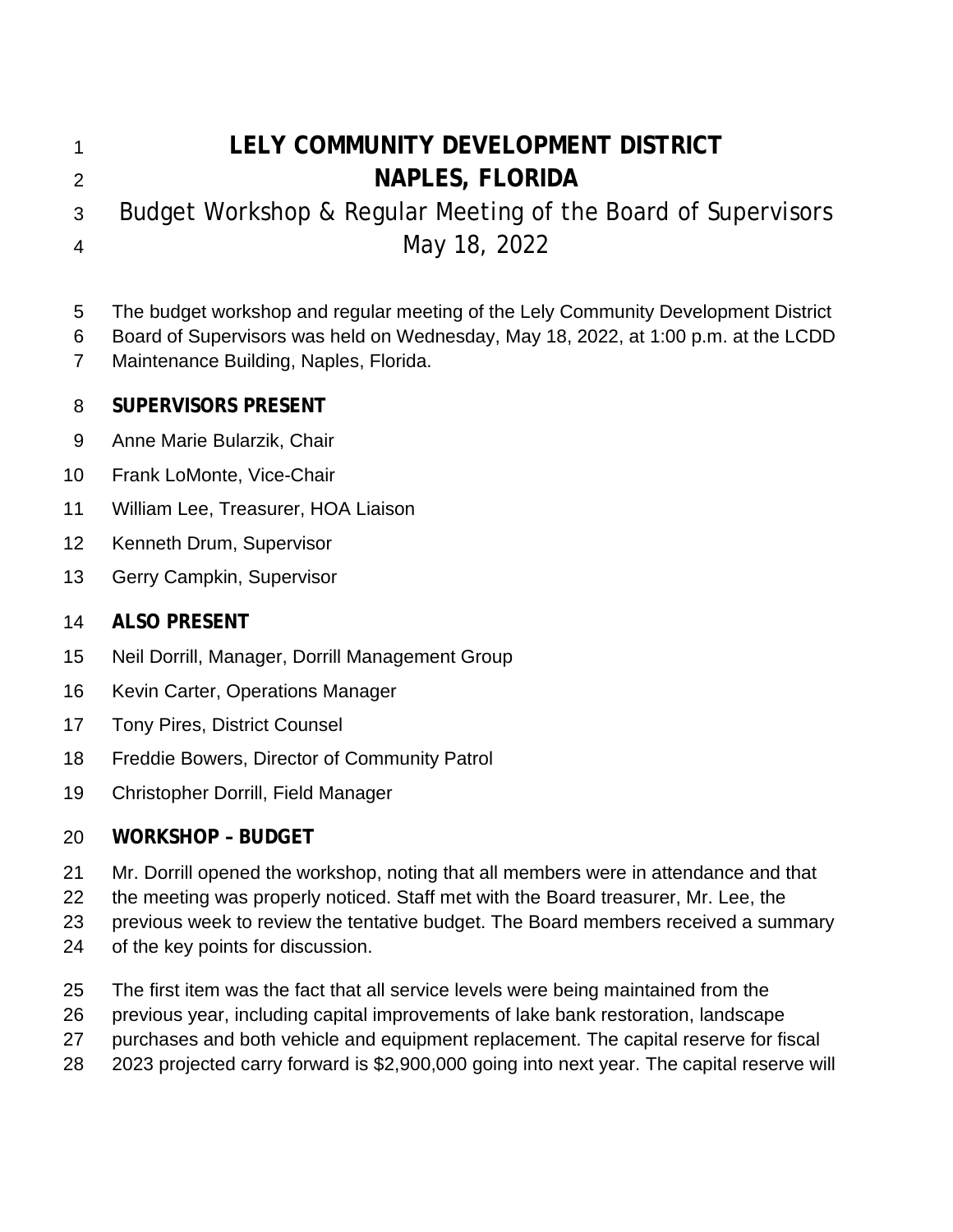- continue to be built on, and the capital contribution will be discussed later in the workshop.
- Operating expenses in certain key areas went up 7 percent over the current year,
- primarily due to a significant market rate adjustment in the compensation for the work force that was done in the first quarter of this year.
- The large capital reserve carryover allows them to project out for the next five years for future purchases and projects.
- The capital reserve contribution will be \$350,000 in order to achieve the 7 percent
- assessment increase. The operating fund is projected to offset the pay increase with
- the budget amendment. The carry forward in that fund will be approximately \$187,000.
- The first page of the tentative budget showed a slight increase on the revenue side of
- 7.6 percent in the non-ad valorem assessment, to \$2,760,000. There is a proportionate
- increase in the CSA revenue as everyone is paying the same rate. A 5 percent cost-of-
- living increases had been built in for the management agreement. Mr. Dorrill noted that
- the engineering budget has been increased for next year in anticipation of ongoing work
- associated with some of the license agreements contemplated with the Master POA as
- well as ongoing lake bank restorations.
- Mr. Lee added that some additional increases in the engineering budget will be used to
- determine how water can be held back for use in the dry season so certain lakes don't
- go dry, which would be very beneficial both esthetically and environmentally.
- The revenue side showed a line item called reserve transfer, which is where they will be transferring money out of the capital reserve and into the operating account in order to
- pay for some capital improvement projects. Contributions to the capital reserve will
- continue to be made, and will be \$200,000 next year, along with \$350,000 into the
- contingency reserve.
- Mr. Lee noted that there was approximately \$150,000 in the contingency reserve, and he proposed that they add \$200,000 to it this coming year to build it up to roughly half a million dollars, if there is no hurricane that requires some of these funds. As there is no money coming into the District in October and November, that money can be used to cover expenses rather than having to borrow it from the bank.
- Mr. Dorrill then walked through the cost centers, starting with the professional and administrative expenses of the district. The current year's budget will be raised to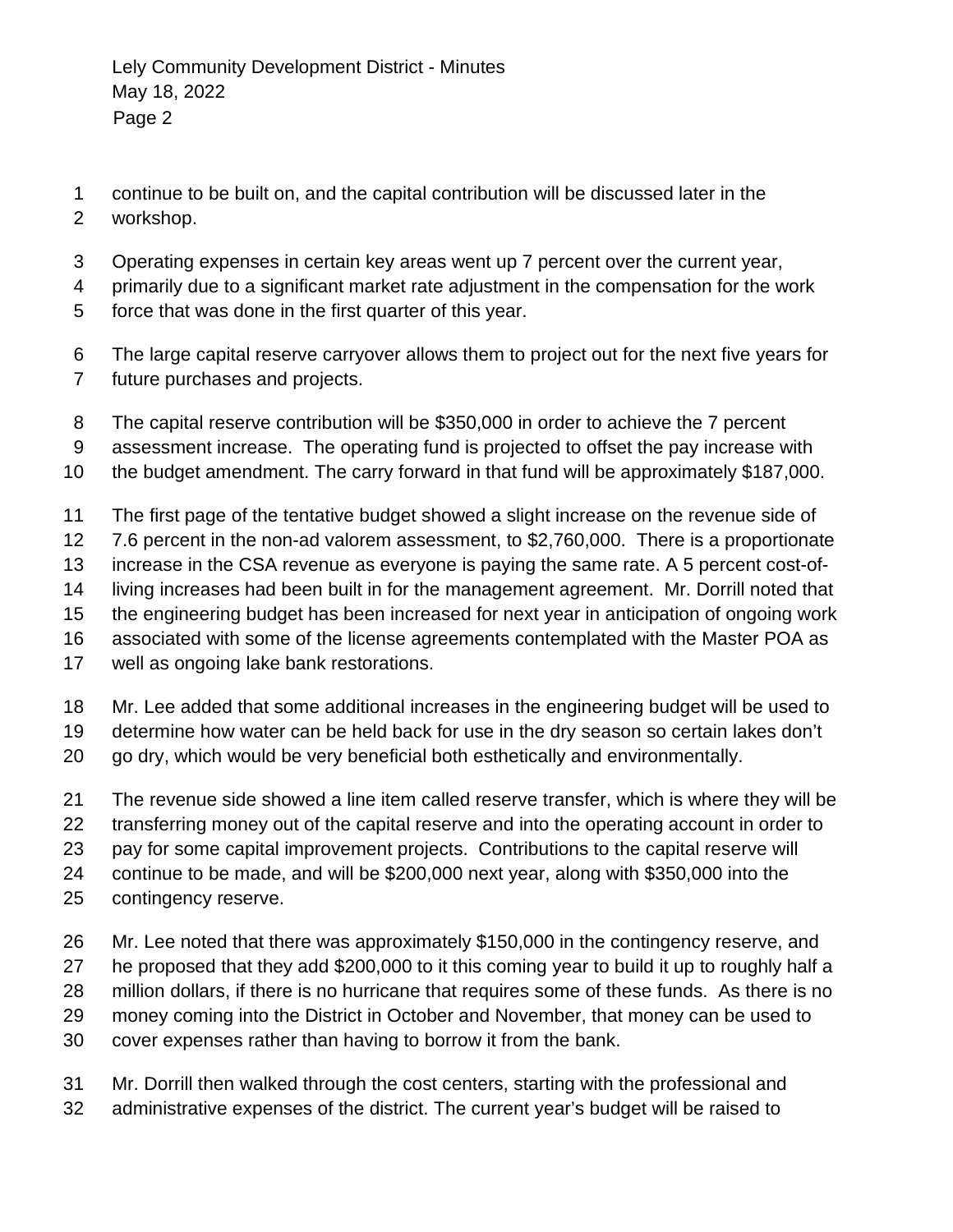- \$371,000, mostly due to engineering fees increasing, and is now forecast to be
- \$386,000. The Insurance premium came in under budget for the coming year, primarily
- on the property side, and that line item was not increased.
- In response to a question from Dr. Bularzik, Mr. Dorrill indicated that they are not
- actually incurring transactional bank fees under the most recent bank agreement, which
- is why that line item is down for next year. The amount of \$4,100 on that line item is
- probably a one-time charge for the line of credit, but Mr. Dorrill will check on this to
- make sure of it.
- Field Management is where the landscape employees and the building the Board meets
- in is noted, and after discussions with Mr. Lee, Mr. Dorrill stated that they will probably
- consider a 5 percent cost-of-living increase on or about October the first. Some other
- contractual services where they charge back to part of Mr. Carter's salary and the costs
- associated with it, are also projecting an increase of 5 percent.
- The cost of uniform rentals for employees will not be raised, but Mr. Carter will check to
- make sure that the vendor is not contemplating an increase in their costs The
- horticultural dumpster fees have been reduced due to better management of when it is
- emptied by the vendor.
- Dr. Bularzik asked what dues and subscriptions the district applies to and was advised
- that they now have a contract with a safety training consultant who comes to the district
- once a quarter for the risk management and employee safety program. As a result of
- that, they get a credit on their liability insurance. Dr. Bularzik asked that it be noted as
- subscription and training, which would make more sense. Mr. Carter added that it is
- given in Spanish to accommodate the employees, and Mr. Lee noted as well that they
- make sure that the employees have all the latest safety equipment.
- The landscaping cost center primarily notes the commodity expenses, including fuel,
- small engine parts, fertilizer and chemicals. An increase is projected as so many of
- these items are tied to petroleum. There was an increase in mulch costs the previous
- year primarily due to transportation costs, and that was raised to \$60,000. The plant
- replacement program is done primarily during the summer when the rain is plentiful, and
- the plants can get established. The costs associated with the Horses include
- preventative maintenance for the sculptures themselves as well as the pumps and
- motors associated with the water feature.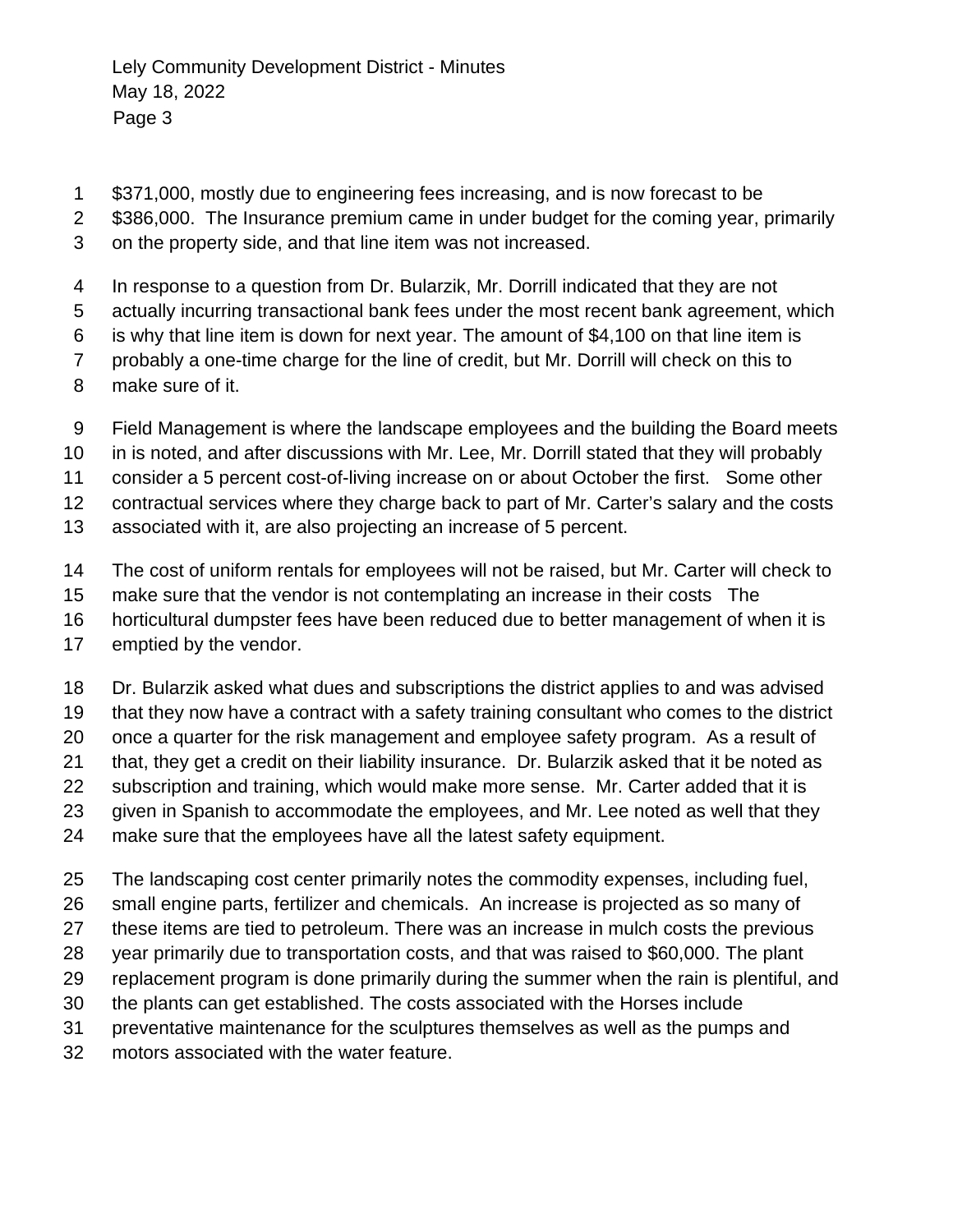- There was no overall increase in lighting, and it is not anticipated that the summer
- lightning strikes will be any worse than they are historically.
- Access control is where the community patrol and safety expenses are reflected, and
- the increases are the same for both the market rate adjustment as well as the additional
- 5 percent contemplated for October the first.
- Additional costs showed increases on the repairs and maintenance. Contractual
- services there will be checked on to make sure this line item is still necessary.
- Roadway contractual services in the past had involved street sweeping, but this is no
- longer being done. Now this item involves signage and banner changes at certain times
- of the year.
- Irrigation was about 10 percent over the original budget in terms of what the costs were
- expected to be at year's end, and that has been increased. The total irrigation charges
- for the coming year will be \$270,000. Mr. Lee added that when they signed the contract
- with the County, they increased the amount up to 1.2 million gallons a day. However,
- because of the number of people who have recently moved into Lely, they are reaching
- that amount more often. It is better to pay the county for the extra water, as that is less
- water being drawn out of the ground, which is their drinking water.
- The capitol program for the coming year is down overall, as there is no major project
- contemplated. The irrigation project this year was approximately \$300,000, but there
- are two vehicles that are being purchased, and Mr. Carter will be placing orders for
- them in the near future as they can take several months to be delivered. Several
- lawnmowers and Kuboda vehicles are also scheduled for purchase.
- There is a much larger number for lake bank erosion work in the coming year, at \$325,000.
- The final cost center was for other fees and charges, which included the property
- appraiser and the tax collector. The tax collector fee is slightly higher, as he gets paid
- off of what he collects, which is 4 percent off the top.
- The contingency reserves were at \$240,000, and they are programmed to be \$350,000.
- The overall total on the expense side was noted to be \$3,700,000 this year and
- \$4,200,000 next year, about a \$490,000 increase. Again, this is primarily due to
- personnel expenses, fuel, and increased reserves.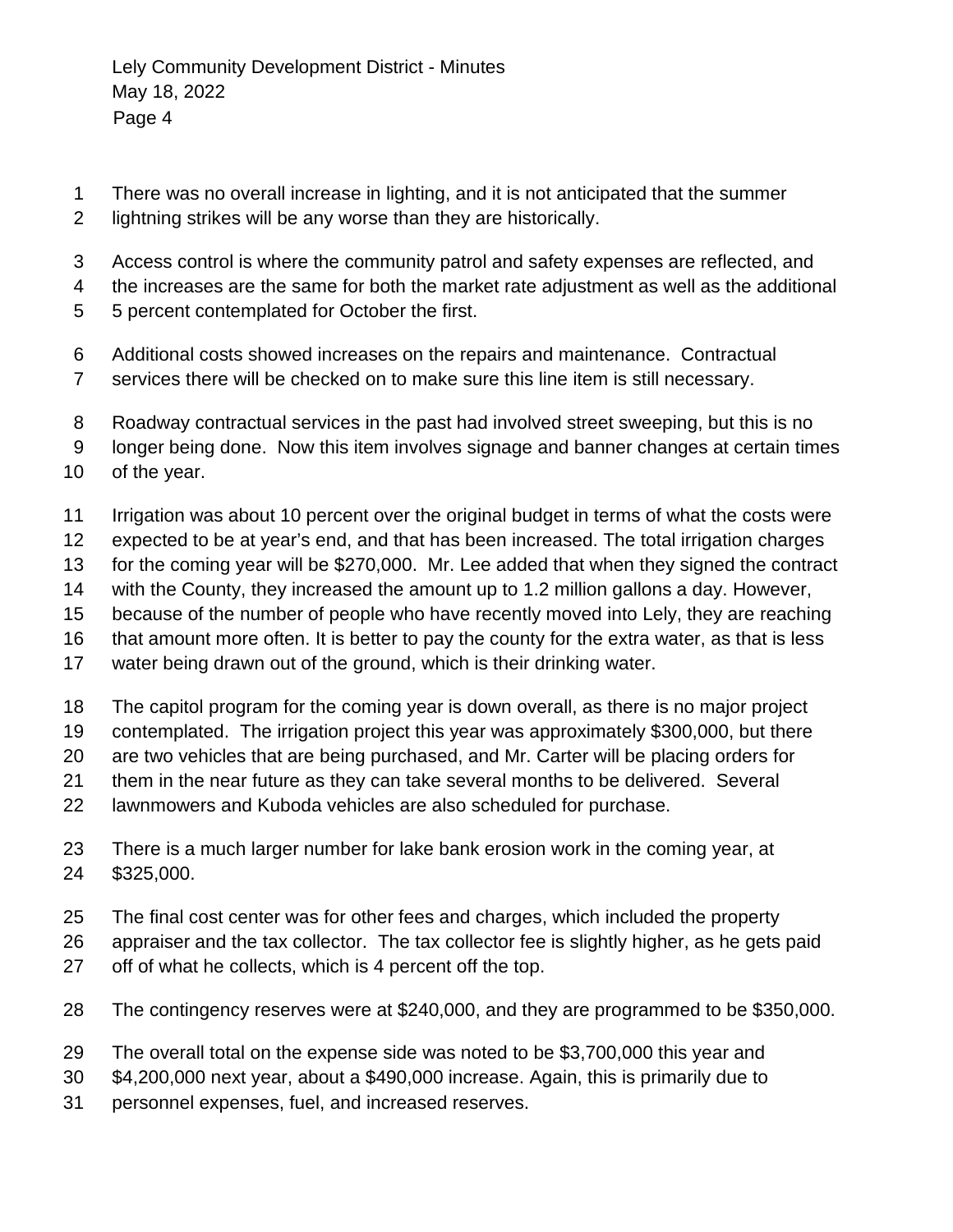- Mr. Dorrill noted that as the community is considered to be built out the ERUs as noted
- are the final number, and the CSAs stand at 4,439 units which results in approximately
- \$5.00 a month, or \$62.64 a year increase in assessments for next year. This is the first
- increase in almost seven years.
- Mr. Drum asked if there was any anticipation for higher interest rates on the money that
- is on deposit at the bank, and Mr. Dorrill advised that he conservatively estimated
- \$12,000 in interest, and he expects that it will be at \$13,000 at year's end. It will be
- increased to \$14,800 next year.
- In response to Dr. Bularzik's question regarding the \$4,100 bank charge, Mr. Dorrill
- advised that this amount was for recording costs and fees for the line of credit. No
- transactional charges are paid at all.
- On a MOTION by Mr. Lee and a second by Mr. Drum, the Board unanimously approved the tentative budget to be sent to the County Commission.
- The budget will not be adopted until the public hearing is held in August. The Board
- agreed that it would he held on the 18th. The public hearing will begin at 1:00 p.m. to
- be followed immediately by the regular meeting.
- The Board then began the regularly scheduled May Meeting.

### **INVOCATION/PLEDGE OF ALLEGIANCE**

Mr. Dorrill offered an invocation, and the Pledge of Allegiance was recited in unison.

#### **PUBLIC COMMENT**

No public comment was received at this time.

### **ROLL CALL/APPROVAL OF AGENDA**

- All Board members were in attendance.
- As it relates to the agenda, the following items were added: 9A, Surplus Auction; 9B,
- Flowers in Lely; 9C, Discussion on Vesta; 9D, CSA Revenue, and 9E, scheduling of
- Election and Hurricane Workshops.
- **On a MOTION by Mr. Lee and a second by Mr. Drum, the Agenda was**
- **unanimously approved as amended.**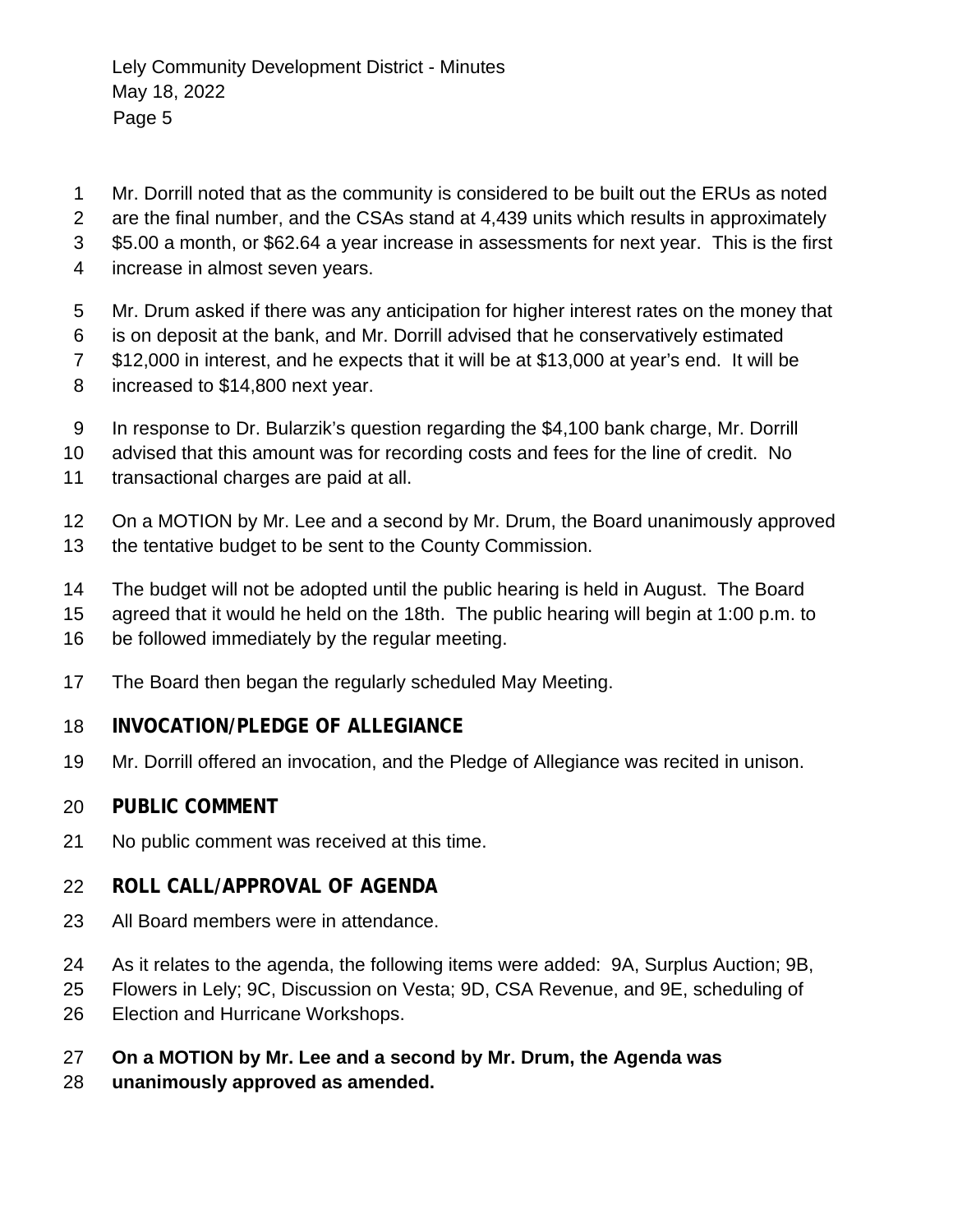Lely Community Development District - Minutes May 18, 2022 Page 6

#### **APPROVAL OF MINUTES**

- On Page 6, Line 30, 207 and 208 should read "2 of 7 and 2 of 8".
- On Page 7, Line 14, the word "their" should be changed to "the district's".
- On Page 7, Line 30, the word "Management" should be inserted between the words "water District".
- On Page 8, Line 1, "De." should be corrected to read "Dr.".
- On Page 9, Lines 20 and 21, the word "Improvement" should be added after the word
- "Creek", and the word "at" following "District" should be stricken.
- On Line 22, the word "this"" should be replaced with "that".
- On Page 9 Line 30, after the word five, the words "or six" should be added.

#### **On a MOTION by Mr. Drum and a second by Mr. Campkin, the Minutes were unanimously approved as amended.**

#### **MANAGER'S REPORT**

#### **A. Community Patrol**

- There were several alligators reported, along with a bear sighting. There were 31 no
- trespassing reports, 29 of those were nonresidents. There was a large vehicle stop and search that the community patrol assisted with.
- Mr. Bowers explained the swatting incident that occurred the previous month where a
- bogus call was received about a shooting that brought the swat team out to Lely. There
- was no shooting that occurred.
- There was a series of suspicious incidents and/or persons, one involving several people
- who came to the Lakoya gate claiming to be Federal law enforcement agents, who were
- later discovered to be from the Department of Revenue.
- A disgruntled walker was also noted where a confrontation had to be dealt with.
- There were a total of 48 traffic warnings, 27 written, with 9 citations. There were two
- arrests that occurred as a result of traffic stops, and a number of traffic accidents.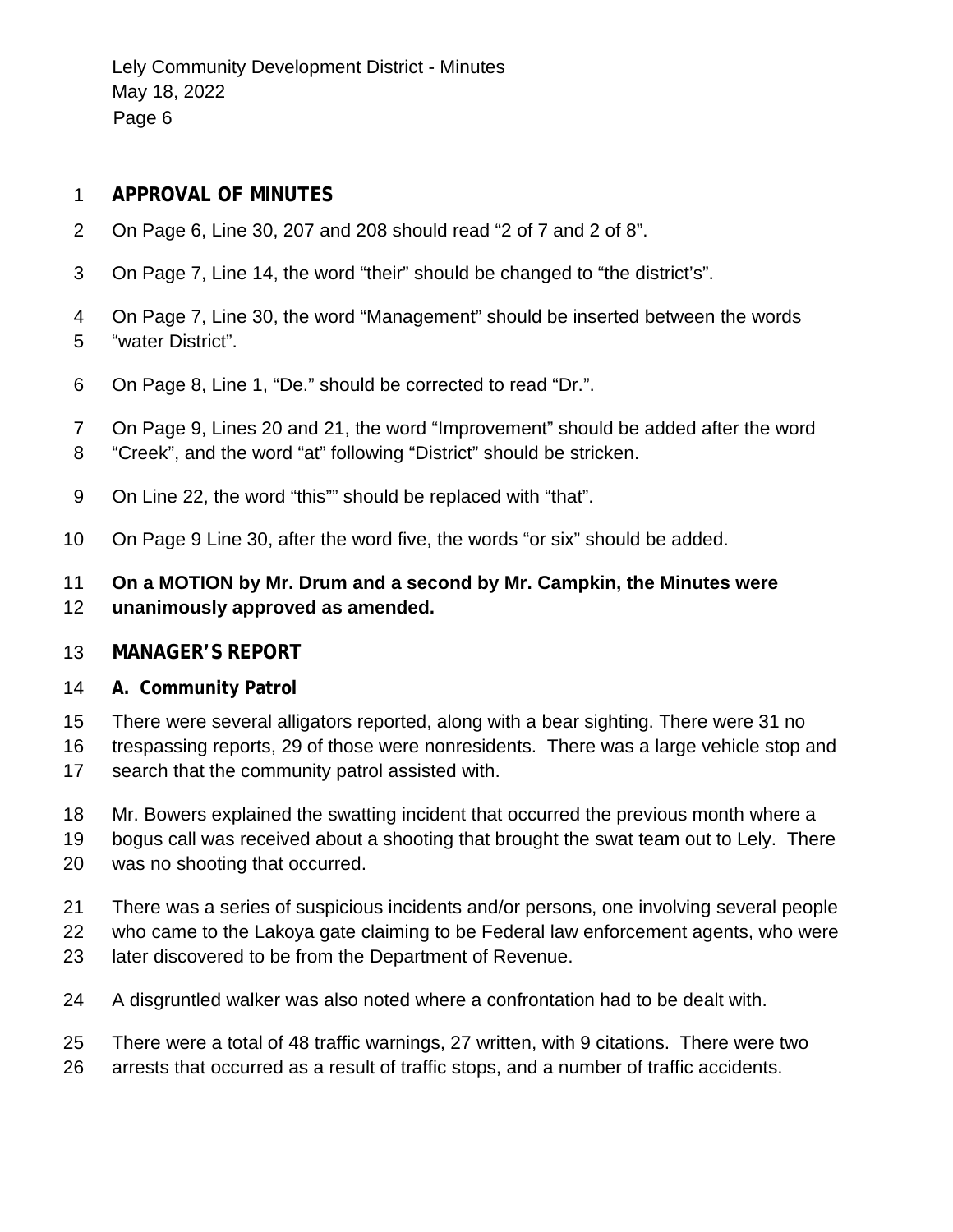- Mr. Drum asked how Lely's security stands up against other like communities in the
- area. Mr. Dorrill advised that Lt. Mulholland has always indicated that the overall
- incidents of crime in Lely Resort is very low, along with Pelican Marsh and Pelican Bay.
- **B. Maintenance Building Estimate**
- The employee kitchen in the maintenance building gets used heavily, and badly needs
- some repairs and updates. New cabinets, a new sink and some new appliances will be needed. A chrome, commercial grade rack will be purchased for the microwaves that
- are necessary at lunch times. These will be put out in the garage.
- For the millwork, the various appliances and the granite countertop which will have a much longer life than Formica, the not-to-exceed price is \$10,923.62,
- This was not specifically budgeted for, but Mr. Dorrill felt that it should be done, and
- there is money for this in the capital reserve. The bathroom floor will be looked at as
- well and the tile possibly removed as it is in very bad shape. Mr. Dorrill and Mr. Carter
- are recommending approval for this work.
- The Board agreed that the costs were reasonable, and **on a MOTION by Mr. Lee and a**
- **second by Mr. LoMonte, the Board unanimously approved a budget amendment**
- **to move \$12,000 out of capital reserves to cover the costs of this project.**
- The power available in the garage for the microwaves will be checked to make sure the amps don't need to be increased.
- **C. Notice of Qualifying**
- A qualifying reminder was received from Jennifer Edwards to include the number of
- voters, and in this case, there are slightly less than 2,500 registered voters. Two terms
- on the Board are up this year, for Dr. Bularzik and Mr. Lee, and the qualifying period is
- towards the middle of June. Both of these Board members have done the necessary
- filings.

# **ATTORNEY'S REPORT**

- **A. License Agreement**
- Ms. Brakefield passed out copies of the license agreement to the Board members, and
- Mr. Dorrill noted that this handout was the final, proposed agreement that was sent to
- the Master POA's counsel, who agrees with it. This agreement will serve as a template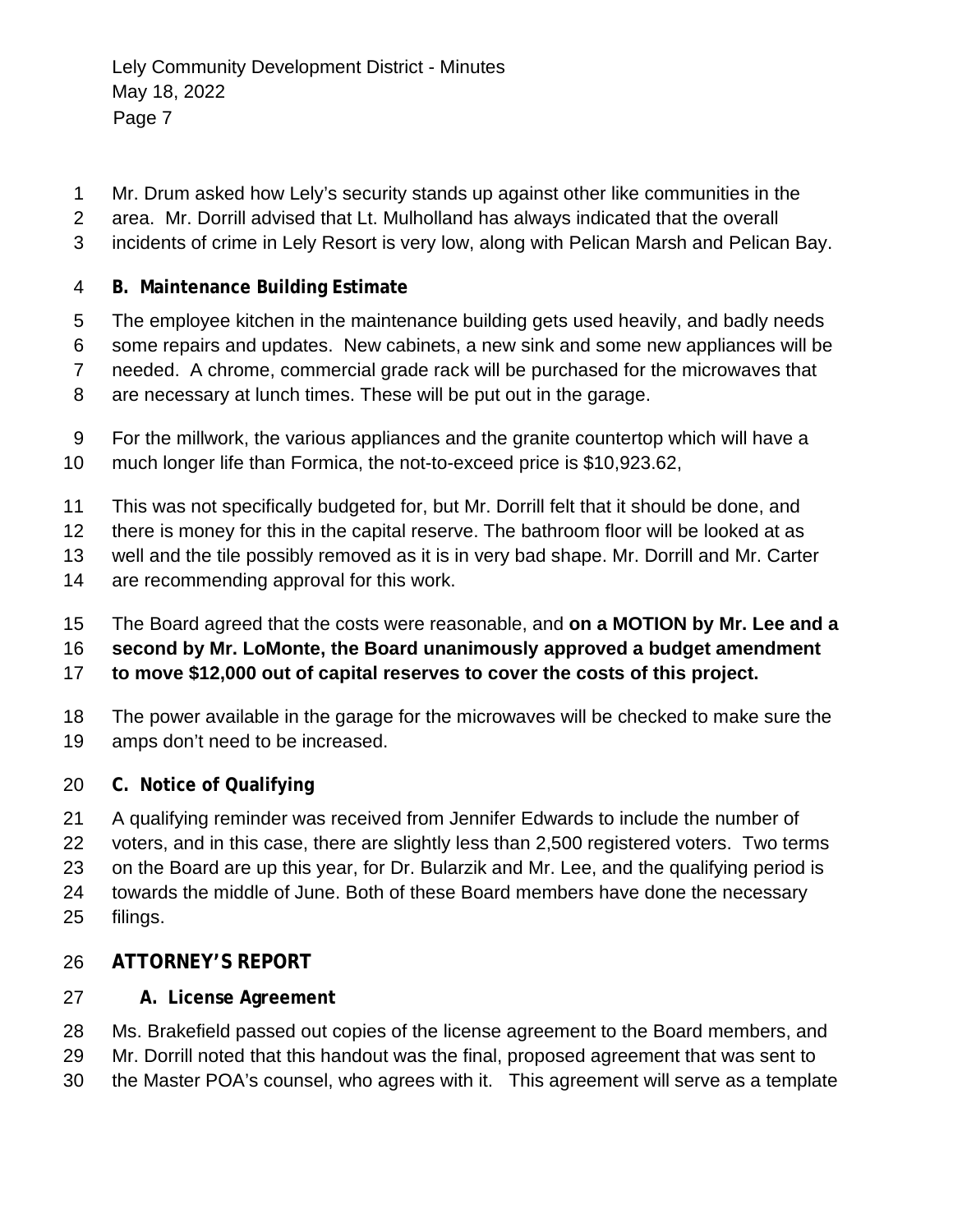- going forward the project, being the artificial or created preserve area adjacent to
- Masters Reserve.
- The intent is for the district to assume certain responsibilities of the Master POA,
- whether they be preserves or other lake bank restoration, for which the district would be
- compensated. Those items will be addressed with the parties involved in order to get a
- complete agreement.
- The one issue with respect to the large conservation preserve adjacent to Ole which is
- owned by an affiliate of the Lely Development Corporation is ongoing. It was not
- accepted by Stock when they acquired all of the remaining real estate assets in Lely.
- The district has indicated that they would be happy to take it over once it is in an
- acceptable condition for future maintenance. Presently it is full of exotics, and the
- residents of the Lely CDD should not have to fund an obligation that the original or
- successor developer should have handled. Mr. Pires has engaged special counsel to
- handle this issue with the South Florida Water Management District, which had
- originally asserted that it was the district's responsibility.
- The next step will be for Mr. Pires to schedule a follow up meeting with Mr. DeBoest,
- and the Board will be kept advised.
- The Board briefly discussed how Stock Development had purchased and developed the
- land it owned and how the preserves had been handled in the past. Mr. Drum asked if
- the Board would require all exotics be removed and disposed of properly in the
- preserves that they are contemplating taking over before they go forward with taking
- responsibility. Mr. Dorrill assured him that this was the case, as he was not looking for
- this additional work for the district, and that the preserves should be in compliance with
- what is required.
- Ms. Brakefield noted that under 2C in the Agreement it says beginning 30 days after the
- district, in its discretion, if satisfied, and then it lists those two things, bringing it into
- compliance and the removal of the exotics. The take- over is not done until the district
- agrees that all these requirements are met. The Board discussed the fact that the
- Brazilian Pepper, an exotic that grows quickly in the preserves, is a seed source plant,
- and leaving piles of ground mulch from this plant may encourage new growth.
- Mr. Lee asked Mr. Carter to get the report from Earth Tech that shows the last seven
- years of yearly work done on the preserves, and indicates that all of the preserves, with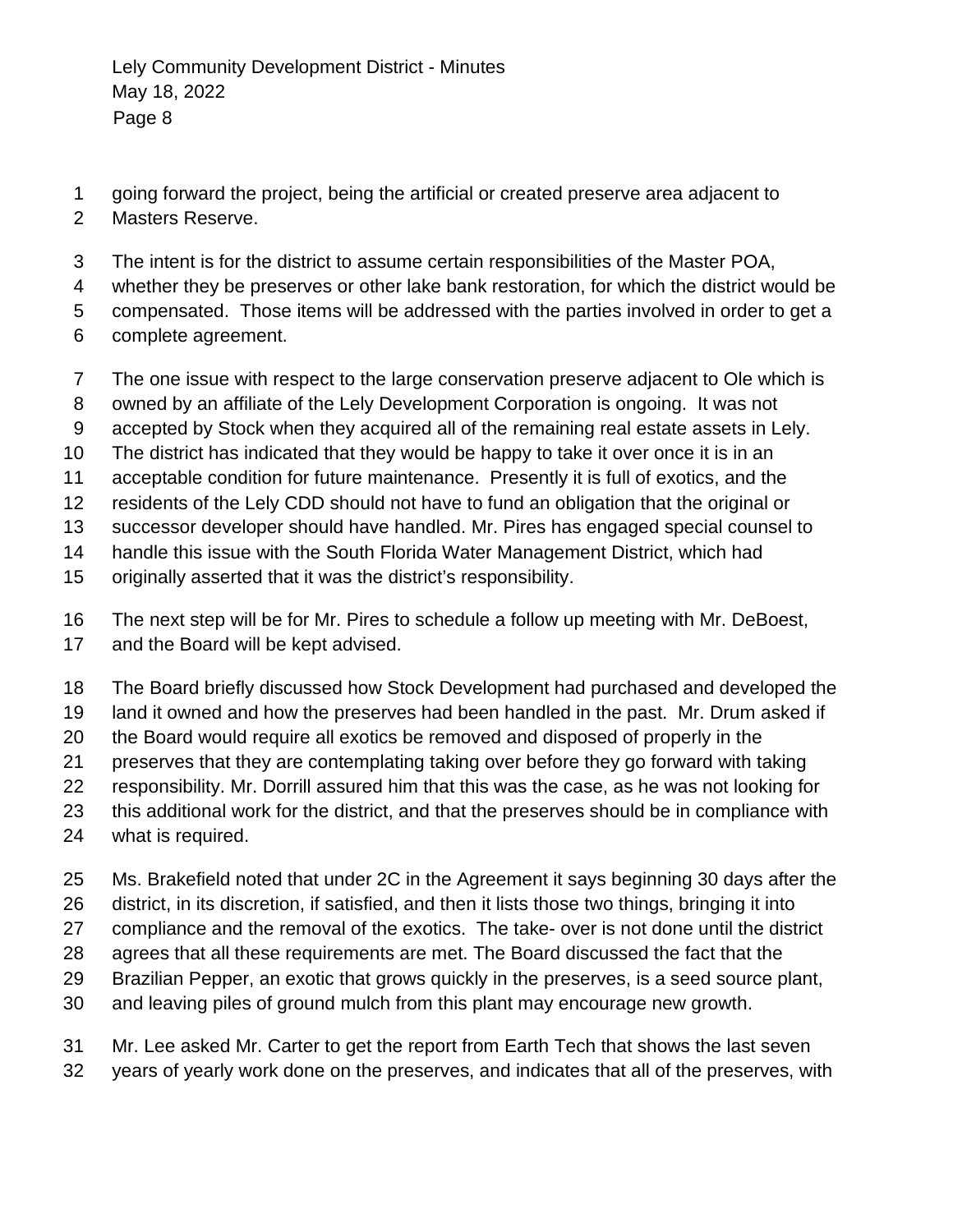- the exception of the one being discussed, are in compliance. Mr. Lee asked that this report be shown to Mr. Drum.
- Dr. Bularzik noted that Mr. Pires had done a very good job with this agreement and
- thanked him for his work. Ms. Brakefield added that Mr. Pires had asked that the Board
- know he had considered every item the Board wished to have addressed before the
- draft was sent to Mr. DeBoest.
- Ms. Brakefield also noted that Mr. Pires and Mr. Dorrill talked about the 15 percent fee
- which is listed in 2E under the maintenance services fee, and they determined that to be
- a reasonable fee. The one other thing in the agreement that was of importance to the
- Board was that this was not a capital improvement, and is specifically set forth,
- indicating that maintenance services do not include any necessary required capital
- improvements, and all capital improvements remain and are the sole obligation and
- responsibility of the Master POA.
- Mr. Lee pointed out that as it relates to the 15 percent, the district saves 7 percent sales tax on everything they do, so the cost will only be only about 8 percent.

### **FINANCIALS**

- The six-month actuals balance sheet showed almost \$5,250,000 in cash at mid-year.
- \$2,700,000 of that is in reserves, with the balance in the operating account at
- \$2,526,000. Outstanding payables were \$28,862 at that time.
- The income statement showed \$33,000 in non-ad valorem assessments having been
- received, representing almost 40 ERUs. These assessments were paid just prior to
- becoming delinquent. Total year-to-date revenues stood right at 93/94 percent,
- \$2,354,000, in non-ad valorem assessments. Under the CSA revenue, year-to-date two
- quarters have been received and noted in these financials, while a third was just
- received and will be seen next month.
- The year-to-date budget was about \$5,000 higher than the actual receipts, and Mr. Lee
- has asked that Mr. Dorrill determine what that was about, and Mr. Dorrill will make sure
- he gets an explanation for that.
- The cost centers, managed by Mr. Carter, showed total operating expenses year-to-
- date to be slightly ahead of normal, but again, all the insurance premiums and the costs
- associated with annual flowers and chemicals are purchased at the beginning of the
- year. At this time on the operating side, they are about \$100,000 over budget, and the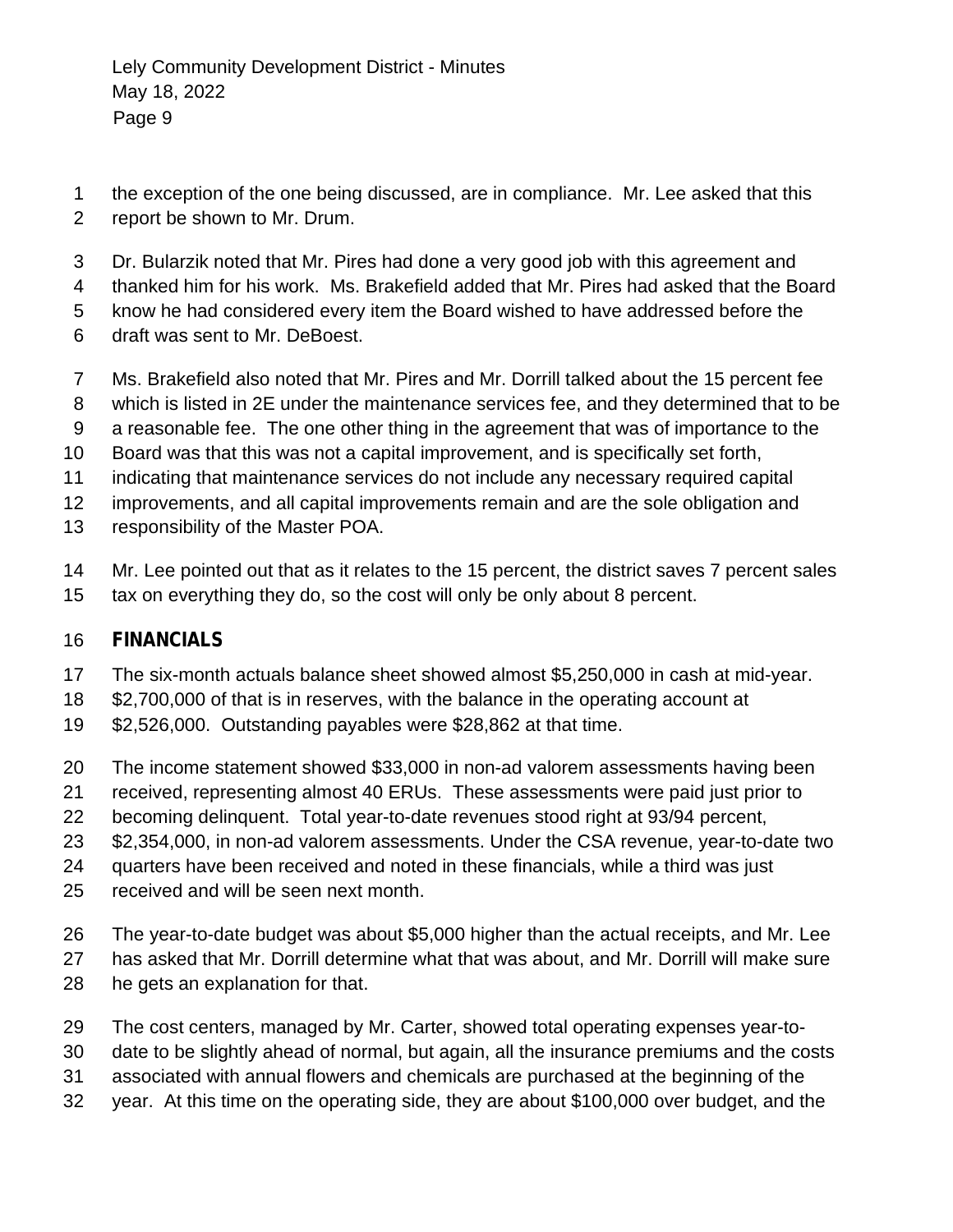- balance of that has to do with the special pay adjustment approved by the Board. They
- may process a budget amendment to cover the personnel costs and special pay
- increase before they get to the end of the year. Overall expenses, taking into account
- the capital program and transfers, year-to-date stood at \$1,981,000 against the year-to-
- date budget of \$1,990,000, so they are slightly under budget at this point.
- There being no questions from the Board, **on a MOTION by Mr. Lee and a second by**
- **Mr. Drum, the Board unanimously accepted the financials as presented.**
- Dr. Bularzik asked about the bound copies of the audit received from the auditor and
- provided to the Board. Mr. Dorrill advised that he keeps the record copies, so the Board
- members are not required to keep the copies provided to them. The annual financial
- report has already been sent to Tallahassee, and there were no deficiencies noted in
- this year's audit, and it was what the auditor called a clean audit.

### **SUPERVISORS' REQUESTS**

- **A. Surplus Action**
- There are 11 items to be auction on August 14 of this year, and Mr. Lee advised that 16 they were all listed in today's paper. Mr. Dorrill added that the district maintains its equipment very well, and when they are auctioned, there is quite a bit of interest.
- **B. Flower Planting**
- Dr. Bularzik thanked the employees for the 1,500 flowers that have been planted throughout the district.
- **C. Mr. Drum/Absence at June Meeting**
- Mr. Drum advised that he will attend the June meeting via speakerphone.
- **D. Vesta Discussion**
- Mr. Campkin and his entire community received quite a bit of information from Vesta
- Property Management in the mail and wondered if anyone knew what it was about.
- Some people received two of these mailouts that are listing two items that need to
- be voted on, but apparently there are some issues getting the necessary proxies and
- some difficulty with the voting procedures.